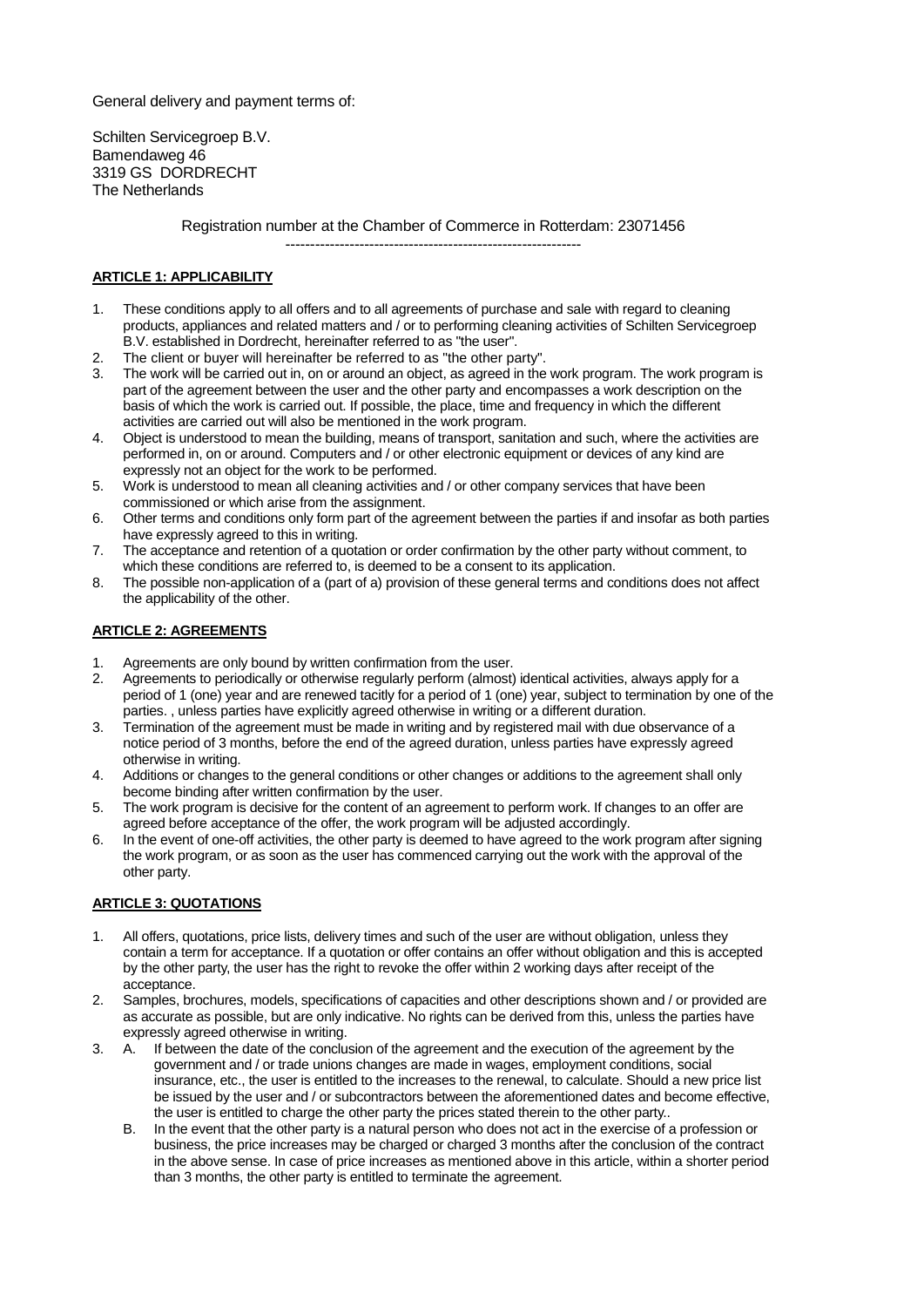# **ARTICLE 4: ENABLE THIRD PARTY**

The user is authorized to engage third parties in the execution of what has been agreed.

## **ARTICLE 5: DELIVERY AND DELIVERY TERMS**

- 1. Delivery of goods shall not take place carriage paid, unless parties have explicitly agreed otherwise in writing.
- 2. Specified delivery times and terms within which the goods must have been delivered or the work must have been carried out can never be regarded as a fatal term, unless the parties have expressly agreed otherwise in writing. In the event of non-timely delivery or termination of the work, the user must therefore be given notice of default in writing.
- 3. In the event of delivery or the performance of work in parts, each phase is regarded as a separate transaction.
- 4. The risk concerning the delivered goods passes to the other party at the moment that the user has informed the other party that the goods are ready.
- 5. If it proves impossible to deliver the goods to the reseller or to perform the work due to a cause in the sphere of the counterparty, the user reserves the right for the ordered items and / or materials the activities have been purchased for the account and risk of the other party. The user informs the other party in writing of the storage and / or the obstruction in the execution of the work to be performed and also sets a reasonable period of time on which the other party must enable the user to resume the work and / or the goods. to deliver.
- 6. If the other party still fails to fulfill its obligations after expiry of the reasonable period set by the user, as stipulated in the previous paragraph of this article, the other party shall be by the mere lapse of 1 (one) month, calculated from the date of storage or obstruction in the execution of the work to be performed, in default and the user has the right to the agreement in writing and with immediate effect, without prior or further notice of default, without judicial intervention and without compensation for damages, costs and interest to be held in full or in part.
- 7. The foregoing shall not affect the obligation of the other party to pay the agreed price or the stipulated or due price, as well as any storage costs and / or other costs.
- 8. The user is entitled in respect of the fulfillment of the financial obligations of the other party to demand advance payment or security from the other party, before proceeding to delivery and / or to commence work.

## **ARTICLE 6: PROGRESS, IMPLEMENTATION OF WORK**

- 1. The work will be carried out in accordance with the agreed work program.
- 2. The user can not be obliged to start with the execution of work or delivery until after all necessary information is in his possession and he has received the possibly agreed (installment) payment.
- 3. If deliveries or work can not take place normally or without interruption due to causes beyond the fault of the user and / or if the other party defaults on the fulfillment of his obligations, the user is entitled to the ensuing costs, including loss of wages and call-out charges to the reseller.
- 4. If during the execution of the agreement it appears that minor deviations are necessary, desirable or possible, the user can change the execution at his own discretion without any price adjustments being made. However, this is only permitted if the work so modified guarantees at least an equal quality and the deviations are communicated to the other party.
- 5. If during the execution of the agreement it should become apparent that permanent deviations from the agreed work program are necessary and if such deviations are such that they must be accompanied by price adjustment, that price adjustment will be effected. in consultation between the parties.
- 6. Unless the parties have expressly agreed otherwise in writing, the work will only be carried out on working days from Monday to Friday and not on Saturdays, Sundays and on holidays, or on days on which the other party does not work. In the event of deviation from the aforementioned provision, the articles relating to the surcharges as stated in the (sectoral) Collective Labor Agreement or other surcharges applied by the user shall apply. The user will charge these surcharges to the other party.
- 7. All expenses incurred by the user at the request of the other party shall be entirely for the account of the latter, unless the parties have explicitly agreed otherwise in writing.

## **ARTICLE 7: OBLIGATIONS OF THE OTHER PARTY**

- 1. The other party must ensure that the user gains access to the object where the work is to be performed at the agreed working hours.
- 2. The other party shall ensure that all data, of which the user indicates that these are necessary or of which the other party should reasonably understand that these are necessary for the execution of the agreement, are provided to the user in time.
- 3. The other party guarantees the accuracy and completeness of the necessary data, documents and such provided for the execution of the agreement and indemnifies the user against all claims related to these data.
- 4. The other party will make the (hot) water, electricity, etc. available for the work to the user free of charge. When working on the outside of the object, the user is allowed to make free use of the facilities that are present on the object for outside work.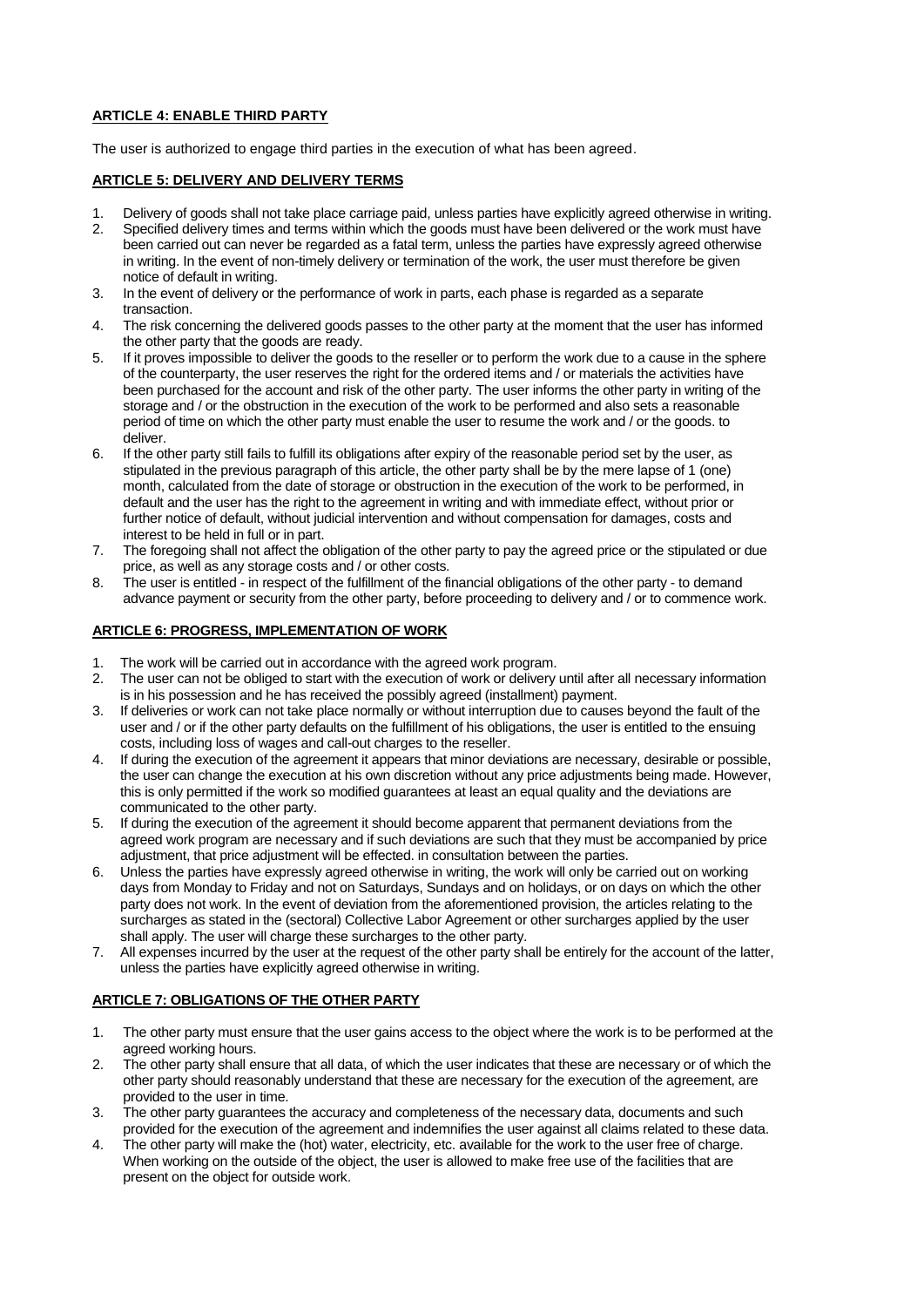- 5. In consultation with the user, the other party will make available sufficient facilities for the employees of the user, such as cloakroom, break room and the like.
- 6. The other party is liable for loss of and / or damage to the goods, materials, tools and machines and the like that the user has stored with the other party during the execution of the work.
- 7. If the other party fails to meet the aforementioned obligations or fails to do so in time and the work to be performed is delayed as a result, the user is entitled to suspend the execution of the agreement and / or to charge the associated costs or damage to the other party.

## **ARTICLE 8: TOOLS AND MATERIALS**

- 1. The user is free in his choice of cleaning and auxiliary materials, unless the parties have expressly agreed otherwise in writing.
- 2. If, at the request of the other party, specific cleaning and auxiliary materials are to be used, of which the user does not know what effect these means have or will probably have on the object to be maintained, the user will inform the consumer of this. tide. If the other party prescribes the use of these specific means, the user is not liable for the consequences of this use and the resulting damage resulting therefrom.
- 3. The user expressly reserves the right to refuse chemical cleaning and auxiliary materials, which in his opinion are harmful or endanger his employees. In appropriate cases, alternative cleaning methods and / or means will be sought by the user in consultation with the other party.

## **ARTICLE 9: TRANSPORT OF ORDERED BUSINESS**

- 1. Sending of the ordered items shall take place in a manner to be determined by the user, but at the expense and risk of the other party, unless the parties have expressly agreed otherwise in writing.
- 2. The user is not liable for damage, of whatever nature and form whatsoever, related to the transport, whether or not suffered from the goods.
- 3. The other party must properly insure itself against the aforementioned risks.
- 4. The other party guarantees a good accessibility of the place of destination or unloading and is responsible for the receiving and / or unloading.
- 5. Unsupported orders or deliveries shall be stored by the user at the expense and risk of the other party, in accordance with the provisions of article 5.

## **ARTICLE 10: EMPLOYEES**

- 1. The user guarantees that the employees to be employed by him are well-trained and competent and that the tools, materials and equipment used are sound and as little as possible environmentally damaging.
- 2. If requested, the user will pass on the names, first names and residential addresses of the employees he employs on behalf of the other party to the other party, as well as any change in the employee's work on the other party's work. Previously with due observance of the legal provisions regarding privacy protection.
- 3. The employees of the user are instructed to conform to the general rules applicable to the counterparty, insofar as these are known to the user or his employees.
- 4. All common questions or problems relating to the employees of the user will immediately have to be reported by the counterparty to the user's office.

## **ARTICLE 11: BAN EMPLOYMENT PERSONELL**

- 1. During the term of the agreement, and for a period of 6 months after termination of the agreement, the other party is not permitted to offer employees of the user an employment contract or employees of the user in any other way, directly or indirectly. indirectly and outside the user to arrange for the execution of work for the benefit of the counterparty.
- 2. If the employee himself makes efforts to carry out activities for or via the other party elsewhere than for or via the user, the other party must immediately inform the user thereof in writing, on forfeiture of an immediately due and payable judicial moderation liable fine of € 4,500.00 per event. The aforementioned amount is immediately due and payable without any legal intervention being required.

## **ARTICLE 12: COMPLAINTS AND RETURN SHIPMENTS**

- 1. If during the term of the agreement the other party establishes that the performance of the work deviates to a significant extent from the agreed work program or if the other party has agreed on the basis of a prior written agreement between the parties. The quality standards and control system establishes that the result of the work performed remains below the previously agreed level, the other party will immediately inform the user by telephone of the defect that has been established. This telephone conversation must be confirmed by the other party to the user in writing within 48 hours.
- 2. The written confirmation referred to in paragraph 1 of this article contains at least an accurate description of:
	- A. the time at which the defect was discovered;
	- B. the space (s) in which the defect was detected;
	- C. the nature and severity of the defect found;
	- D. a reasonable period of time within which the user must rectify the contracted defective rental property.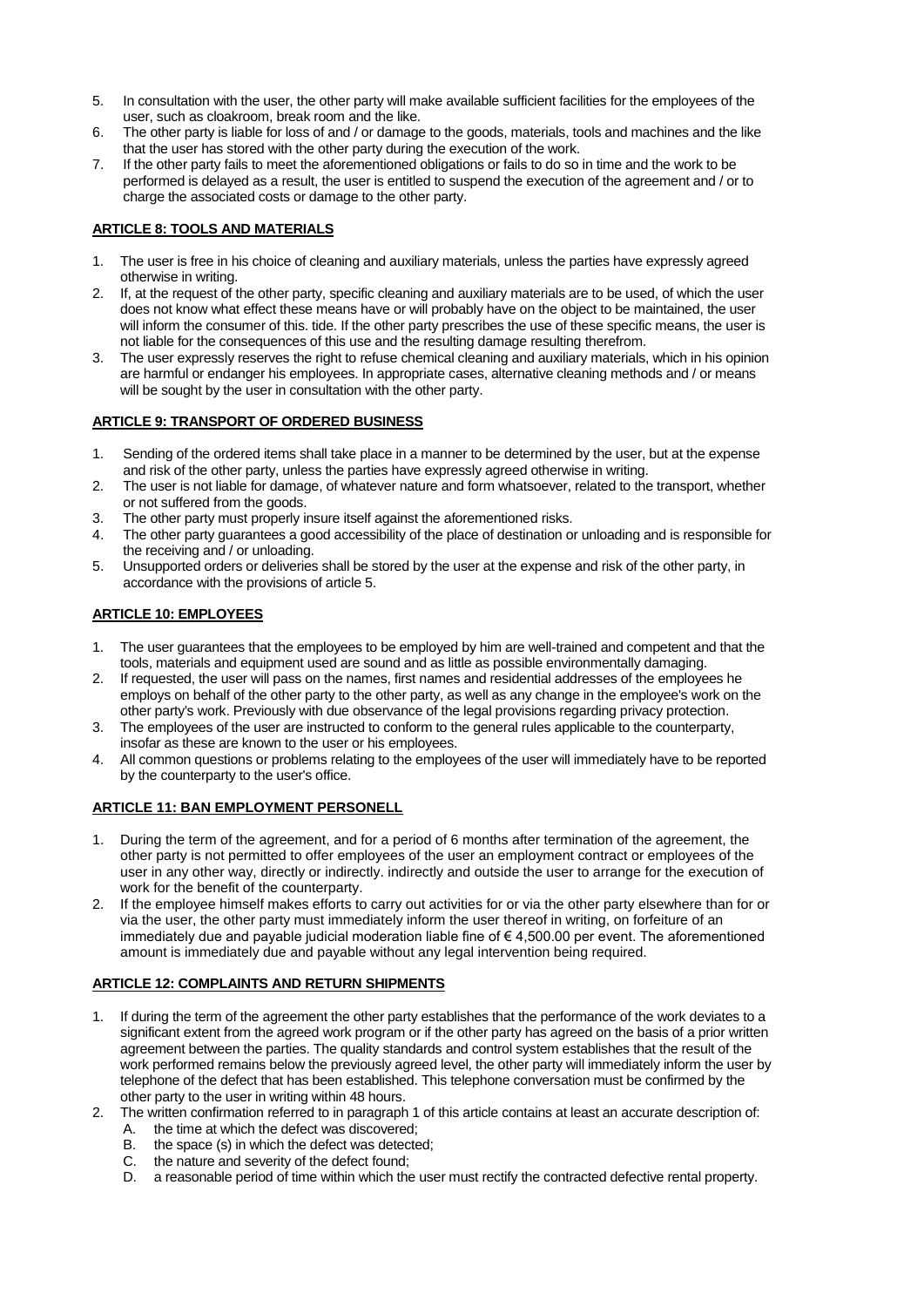- 3. The other party is obliged immediately after receiving the goods or stopping the work to check it. If visible defects, errors, imperfections and / or defects, etc. are found, this must be noted on the consignment note or guidance note and be immediately brought to the attention of the user, or the other party must inform the user within 24 hours of receipt of the to notify the business or cessation of the work, followed by an immediate written confirmation of this to the user.
- 4. Other complaints must be reported to the user by registered letter within 8 days of receipt of the goods or the termination of the work.
- 5. Without prejudice to the provisions of this article, the provisions of paragraph 8 of article 15 shall also be taken into account with regard to natural persons who do not act in the exercise of a profession or business.
- 6. If the aforementioned advertising has not been made known to the user within the terms specified therein, the goods shall be deemed to have been received in good condition or the work to be performed shall be deemed to have been carried out correctly.
- 7. Complaints do not suspend the payment obligation of the counterparty.
- 8. The user must be enabled to investigate the complaint.
- 9. If a return shipment proves necessary for the investigation into the complaint, this shall only be for the account and risk of the user if the latter has expressed his express written consent in advance.
- 10. In all cases, return is done in a manner to be determined by the user and in the original packaging. Return shipment is at the expense and risk of the other party, unless the user declares the complaint well-founded.
- 11. If the items have changed their nature and / or composition after delivery, have been completely or partially worked, damaged or repackaged, all rights to advertising will lapse.
- 12. In case of justified complaints, the damage will be settled under the provisions of article 15.

## **ARTICLE 13: PRICES OF WORK**

- 1. At the conclusion of the agreement, the parties can agree on a fixed price or a fixed hourly rate for the work to be performed.
- 2. If no fixed price or fixed hourly rate between parties has been agreed in writing, the price due will be determined on the basis of the actual number of hours spent and the hourly rate customary in the sector.
- 3. The price is based on the agreed work program and depends on the specified or recorded surface area, the specified respectively pleasant intensity of the use, the cladding and the destination of the object.
- 4. If the user has agreed with the other party a fixed price or fixed hourly rate, the user is nevertheless entitled to increase this price or this hourly rate. The user is entitled to pass on price increases if the user can demonstrate that between the moment of conclusion of the agreement and the delivery, the rates of, for example, wages have increased considerably. In the event that the other party is a natural person who does not act in the exercise of a profession or business, the provisions of paragraph 3 sub B of article 3 shall apply.

## **ARTICLE 14: PAYMENT-TERMS**

- 1. Payment must be made within 21 days after date of invoice and in the manner as laid down in the agreement, even if it can not be delivered in accordance with Article 5, unless parties have explicitly agreed otherwise in writing.
- 2. If an invoice has not been paid in full after the agreed term has expired:
	- A. From that moment onwards, a credit limitation surcharge of 2% will be charged to the other party, without further notice of default being required for this purpose;
	- B. the other party will owe a delay to the user amounting to 2% per month cumulatively calculated over the principal sum. Portions of one month are regarded as full months;
	- C. the other party will be at least excused for the sum of the principal sum and the default interest with an absolute minimum of  $\epsilon$  150.00 after having been told by the user for this in respect of extrajudicial costs;
	- D. the user has the right, for each payment reminder, as such sent to the counterparty, to charge the counterparty an amount of at least  $\epsilon$  20.00 in respect of administration costs. The user will state this in the agreement and / or on the invoice.
- 3. At the discretion of the user, in the foregoing or corresponding circumstances, without further notice of default or judicial intervention, the agreement can be dissolved in whole or in part, whether or not combined with a claim for compensation.
- 4. If the other party has not fulfilled its payment obligations in time, the user is entitled to suspend the fulfillment of the obligations towards delivery and / or the performance of work to the other party until the payment has been made or proper security has been provided for this. The same applies even before the moment of default if the user has reasonable suspicion that there are reasons to doubt the creditworthiness of the other party.
- 5. Payments made by the counterparty always serve to settle all interest and costs due and then the due and payable invoices that have been outstanding the longest, unless the other party explicitly states in writing that the payment relates to a later invoice.
- 6. A. If the other party, for whatever reason, has one or more counterclaims against the user, or will obtain it, the other party waives the right to setoff with regard to this claim (s). The aforementioned waiver of the right to settlement also applies if the other party applies for a moratorium or is declared bankrupt.
	- B. The provisions under sub A of this paragraph do not apply if the other party is a natural person who does not act in the exercise of a profession or business.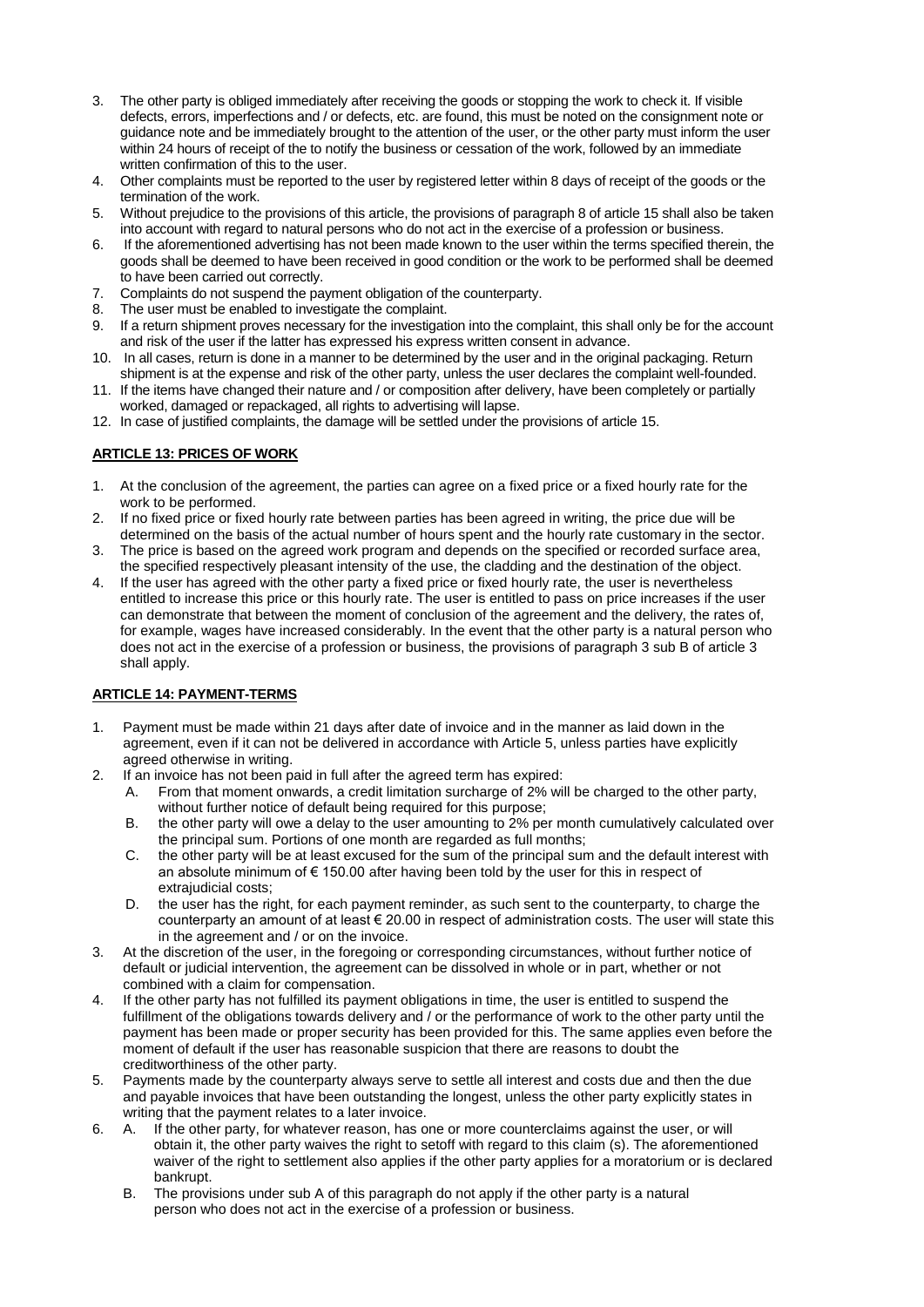# **ARTICLE 15: LIABILITY AND WARRANTY**

- 1. The user loses his duties as expected from a company in his branch, but accepts no liability for damage, including consequential loss, which is the result of his actions or omissions in the broadest sense. the word, except insofar as it is due to its gross negligence, gross negligence and / or intent, or if it results from statutory provisions of imperative law. The same restriction applies to employees and / or other third parties that the user engages in the performance of his work.
- 2. Without prejudice to the provisions in the other paragraphs of this article, the liability of the user for whatever reason - is limited to the amount of the net price of the delivered goods and / or the work performed. Complying with this provision is the only and complete compensation.
- 3. Notwithstanding the provisions of the previous paragraph of this article, the user shall never be obliged to pay compensation that exceeds the insured amount, insofar as the damage is covered by an insurance taken out by the user.
- 4. If visible faults, imperfections and / or faults occur in the delivered goods that must have been present at the time of delivery, the user undertakes to repair these items free of charge at his discretion. to replace.
- 5. The user guarantees the usual normal quality and soundness of the delivered goods; the actual life span can never be guaranteed.
- 6. A. In all cases, the period within which the user can be held liable for compensation for set damage is limited to 6 months, calculated from the moment at which the indemnification of the compensation has been established.
	- B. In the event that the other party is a natural person who does not act in the exercise of a profession or business, a maximum term of 1 (one) year applies, calculated from the moment when the liability of the compensation is established, within which the the user can be held accountable for compensation for the determined damage.
- 7. If the goods delivered by the user are provided with a guarantee by the manufacturer, this guarantee will apply equally between the parties.
- 8. In the event that the other party is a natural person who does not act in the exercise of a profession or business, the user shall observe the legally stipulated warranty periods.
- 9. The other party loses its rights vis-à-vis the user, is liable for all damage and indemnifies the user against any claim by third parties in respect of damage compensation if and insofar as:
	- A. the aforementioned damage has arisen due to incompetent and / or with instructions and / or advices of the user contrary use and / or improper storage (storage) of the delivered goods by the other party;
	- B. the aforementioned damage is caused by errors or inaccuracies in data, materials, information carriers and the like that have been provided and / or prescribed to the user by or on behalf of the other party;
	- C. the aforementioned damage was caused by instructions from or on behalf of the other party to the user.
	- D. the aforementioned damage arises from the fact that the other party or a third party on behalf of the other party has performed (repair) work on the services provided by the user, without having given the user the opportunity to repair any irregularities, or without express permission from the other party; the user.

#### **ARTICLE 16: INDEMNIFICATION**

The user will reward his employees in accordance with the applicable CAO provisions. He will carry out all deductions and payments for wage tax, social insurance premiums, etc. The user indemnifies the other party for all claims in this regard.

## **ARTICLE 17: OWNERSHIP RESERVATION**

- 1. The user reserves the ownership of goods delivered and to be delivered until the time at which the counterparty has fulfilled its related payment obligations towards the user. These payment obligations consist of paying the purchase price, plus claims in respect of work carried out related to that delivery, as well as claims in this respect, possible compensation for failure to meet obligations on the part of the other party.
- 2. In the event that the user invokes the retention of title, the agreement entered into in this respect shall be deemed to be unpaid, without prejudice to the right of the user to claim compensation for damage, lost profit and interest.
- 3. The other party is obliged to immediately inform the user in writing of the fact that third parties enforce rights on items that are subject to retention of title pursuant to this article.

## **ARTICLE 18: PAND/WARRANTAGE**

Up to the time when the other party has fully complied with its payment obligations towards the user, the other party is not authorized to give the delivered goods to third parties as collateral and / or to establish a nonpossessory lien on them and / or the items for storage in to bring the actual power of one or more financiers (warrantage), since this will be regarded as attributable non-fulfillment on his part. The user can then